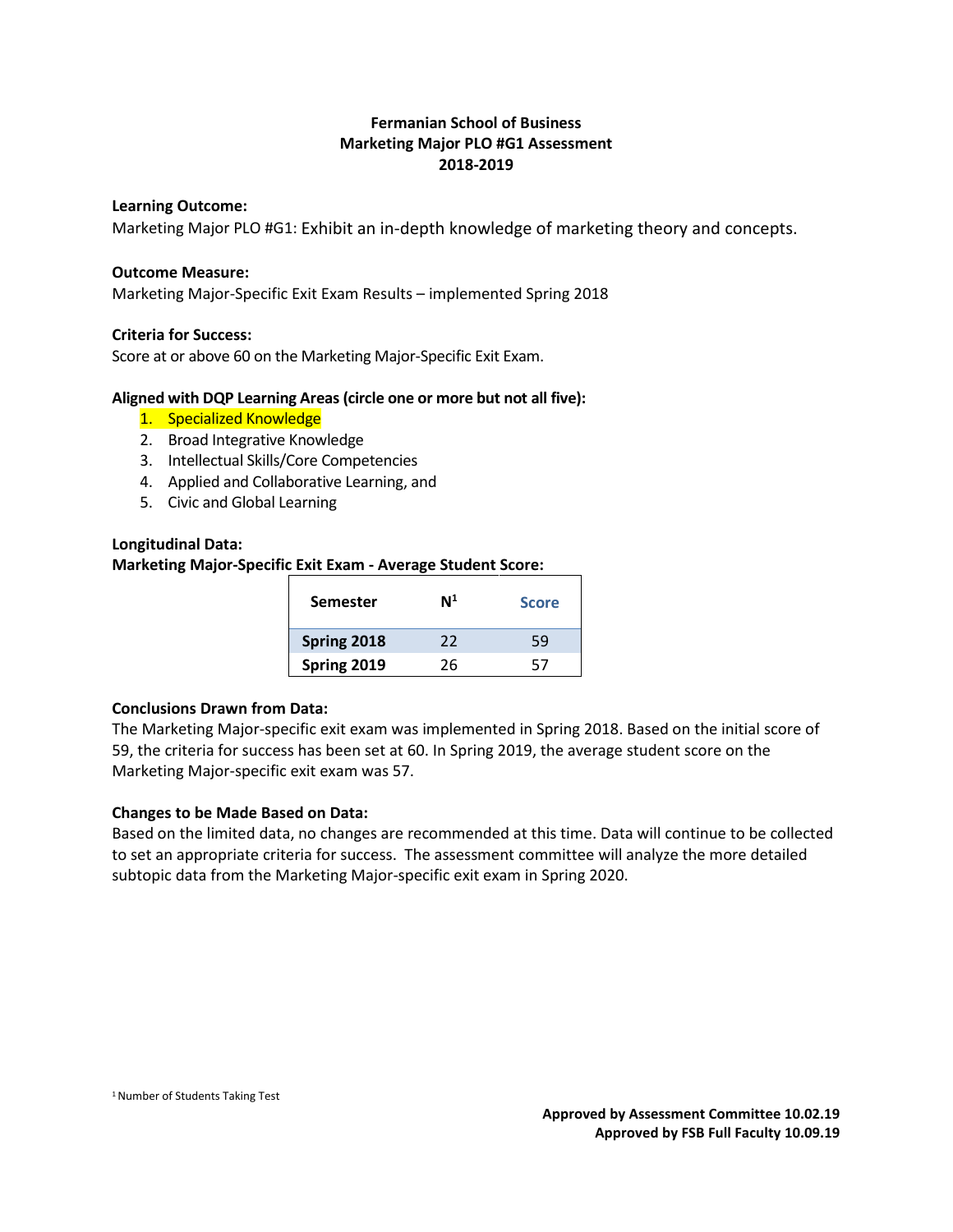# **Fermanian School of Business Marketing Major PLO #G2 Assessment 2018-2019**

#### **Learning Outcome:**

Marketing Major PLO #G2: Evaluate a marketing strategy based on marketing knowledge and concepts.

#### **Outcome Measure:**

MKT460 – Firm Application Paper (implemented Spring 2018)

#### **Criteria for Success:**

The average score for each criteria of the Marketing Major PLO #G2 Rubric will be a 3.0 or higher out of 4.0.

#### **Aligned with DQP Learning Areas (circle one or more but not all five):**

- 1. Specialized Knowledge
- 2. Broad Integrative Knowledge
- 3. Intellectual Skills/Core Competencies
- 4. Applied and Collaborative Learning, and
- 5. Civic and Global Learning

#### **Longitudinal Data:**

| <b>Semester</b> | # of<br><b>Assessments</b> | Definition of<br><b>Strategy</b> | <b>Analysis of</b><br><b>Marketing Mix</b> | <b>Alternatives and</b><br><b>Recommendations</b> | <b>Total</b> |
|-----------------|----------------------------|----------------------------------|--------------------------------------------|---------------------------------------------------|--------------|
| Spring 2018     | 40                         | 3.25                             | 3.10                                       | 2.93                                              | 3.09         |
| Spring 2019     | 40                         | 3.73                             | 3.18                                       | 3.53                                              | 3.48         |

#### **Marketing Major PLO #G2 Rubric – Average Student Score:**

### **Conclusions Drawn from Data:**

The criteria for success (average of 3.0 or higher out of 4.0) was met in the rubric criteria areas of Definition of Strategy and Analysis of Marketing Mix in Spring 2018 and Spring 2019. FSB students' scores fell slightly below the criteria for success in the rubric criteria area of Alternatives and Recommendations in Spring 2018, but exceeded the criteria for success in Spring 2019.

#### **Changes to be Made Based on Data:**

Scores increased in each rubric criteria area between Spring 2018 to Spring 2019. Data will continue to be gathered before drawing conclusions.